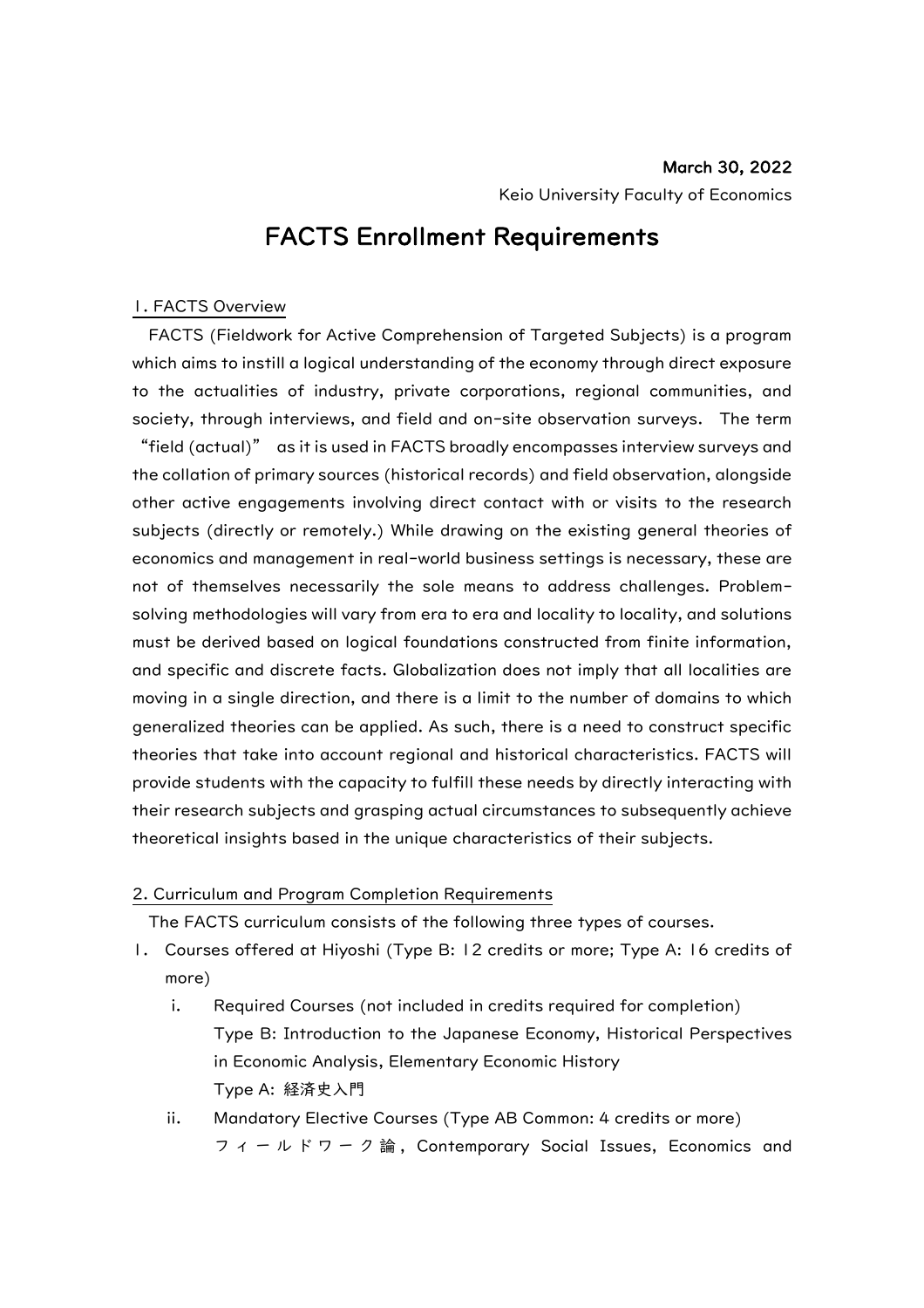**Environment** 

- iii. General Education Courses, etc. (Type B: 8 credits or more; Type A: 12 credits or more) 日吉学 (offered by the Keio Research Center for Liberal Arts)、Area Studies、地域文化論(各地域)、地域文化論Ⅰ・Ⅱ・Ⅲ・Ⅳ(各地域)、比較文 化論Ⅰ・Ⅱ、Geography1/2、文化人類学Ⅰ・Ⅱ、Cultural Anthropology、 Psychology 1/2/3/4
- 2. Courses offered at Mita (Type AB Common: 12 additional credits other than research seminar thesis for students submitting a research seminar thesis; 14 additional credits other than independent research project thesis for students submitting an independent research project thesis)

Students enroll in history/social studies, or industry/economics courses which correspond with their research theme for research seminars or independent research project.

i. Core Courses (Type AB common: 4 or more credits)

History/social studies courses

D: Economic History

Economic History of Japan a,b、欧米経済史 a,b、Economic History of Asia a,b

I: Environment

経済地理 a,b、Environmental Economics a,b、都市経済論 a,b、Economy and Environmental Law

J: Social Issues

人口論 a,b、産業社会学 a,b、Social History a,b

F: Institution and Policy

経済政策論 a,b、日本経済システム論 a,b、財政論 a,b、Money, Banking, and Finance a,b、Economics of Regulatory Reform

## Industry/economics courses

E: Industry and Labor

工業経済論 a,b、Labor Economics a,b、農業経済論 a,b、社会政策論 a,b、産 業組織論 a,b

G: Modern Economy

Contemporary Japanese Economy a,b、経済体制論 a,b、日本資本主義発達 史 a,b、現代資本主義論 a,b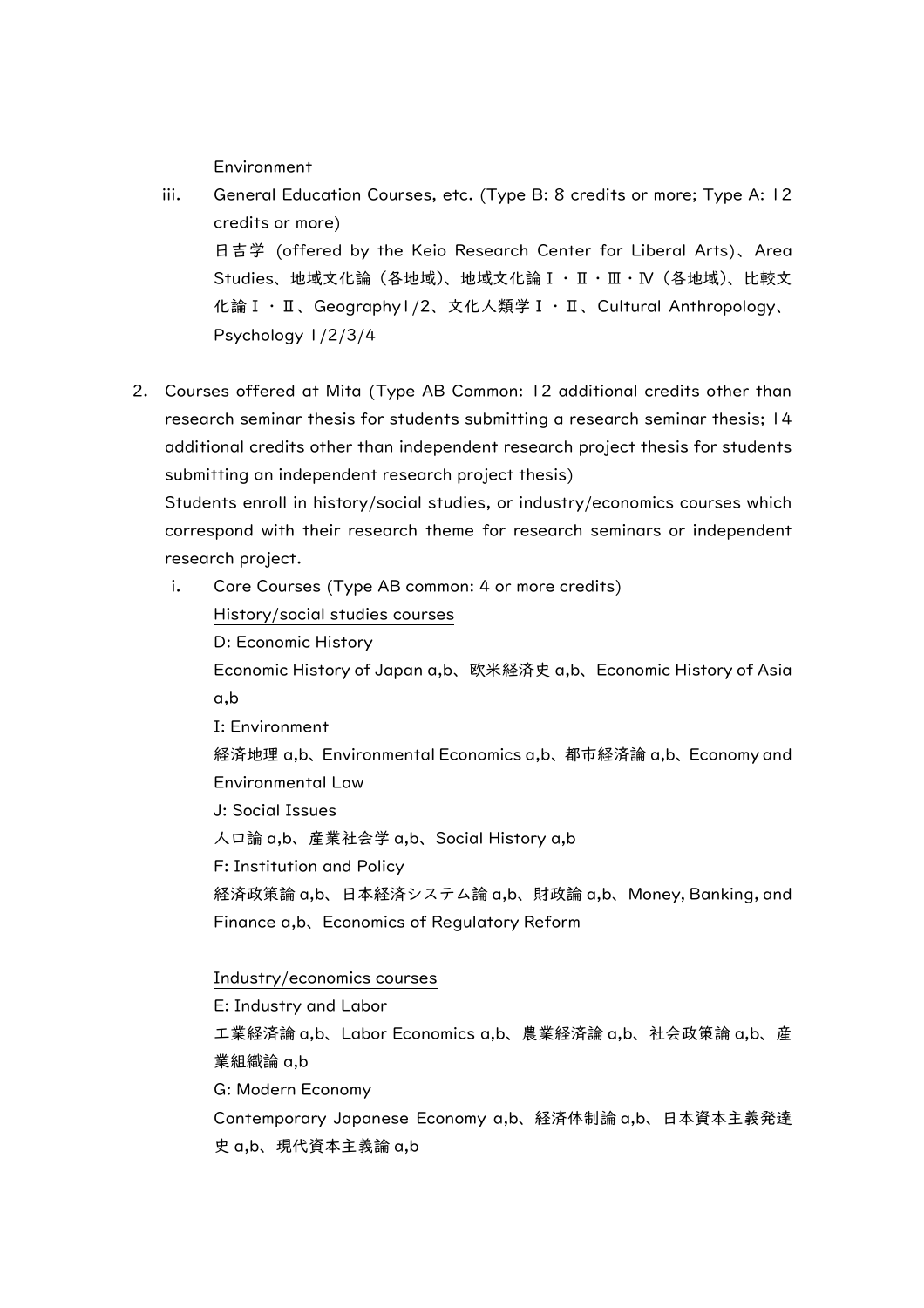H: International Economy International Trade a,b 、 International Finance a,b 、 Economic Development a,b F: Institution and Policy 経済政策論 a,b、日本経済システム論 a,b、財政論 a,b、Money, Banking, and Finance a,b、Economics of Regulatory Reform

ii. Advanced/Related Courses History/social studies courses 近代日本と東アジアa,b、東欧経済史a,b、現代日本経済史a、Economic History、 Topics in Economic History of Japan、アジア経済史各論、東南アジア経済史、 日本史史料講読 a,b、戦争と社会、日本社会史 a,b、社会福祉論

### Industry/economics courses

開発経済学 a,b、格差と援助の経済学 a,b、世界経済論 a,b、Global Human Resource Management、The Japanese Economy from an International Perspective

3. Research Seminar Thesis (4 credits) or Independent Research Project C (2 credits)

After earning the required credits in 1.2., students are awarded a certificate of completion upon submission of 3. Research Seminar thesis or Independent Research Project C thesis. The content of the thesis must satisfy the following guidelines. For details, please contact the FACTS coordinator.

Thesis Guidelines:

The following guidelines must be satisfied for the research seminar thesis or independent research project thesis to be accredited by FACTS.

- 1. Empirical analysis based on an interest in individual and specific events in industry, business, regions, society, etc.
- 2. The researcher must have emphasized and actually engaged in "field (actual)" research (fieldwork) as an analytical method, including interview surveys, collation of primary sources (historical records), field observation, etc. or direct engagement with the subject or visits thereto (in-person or remote.)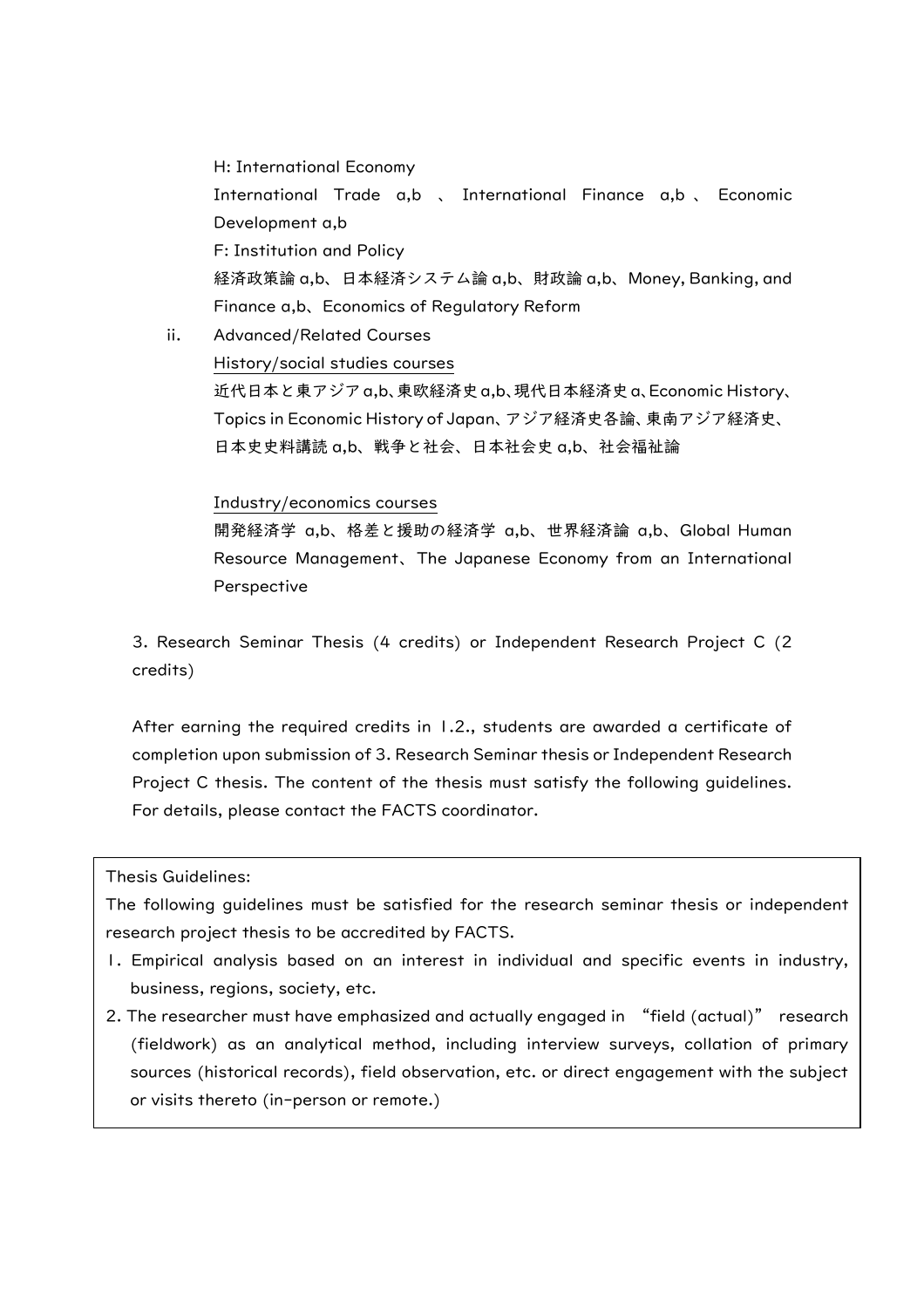# Flowchart for FACTS

Courses offered at Hiyoshi

•Type B: Acquire 12 credits or more; Type A: Acquire 16 credits or more

#### Courses offered at Mita

research seminar thesis must earn 12 credits or more in addition to research seminar thesis; Persons submitting an Independent Research Project thesis must earn 14 credits or more in addition ependent Research Project the

#### Thesis

•Thesis submission •Research Seminar Thesis (4 credits), Independent Research Project (2 credits)

### 3. Eligible Students

Type AB students who will graduate in March 2023 or after are eligible to apply (primarily aimed at Type B students due to the nature of the program; however, Type A students are also welcome to enroll)

\*PEARL students will be allowed to apply from the 2023 academic year.

\* In principle, PEARL is categorized as the English version of Type B.

#### 4. Application Guidelines

Application period: In principle, an application should be submitted as soon as a student satisfies the FACTS completion requirements once final grades have been announced. However, if a student does not submit an application after completing all relevant coursework in their 3rd year, they may apply at the end of their 4th year. Likewise, we accept applications from students at the end of their 4th year even if they are not yet graduating from Keio provided that they satisfy FACTS program completion requirements.

The program will begin accepting initial applications in March 2023. Credits for designated courses earned prior to the 2021 academic year may be counted towards program requirements.

Application method: via designated form (details to be posted at a later date)